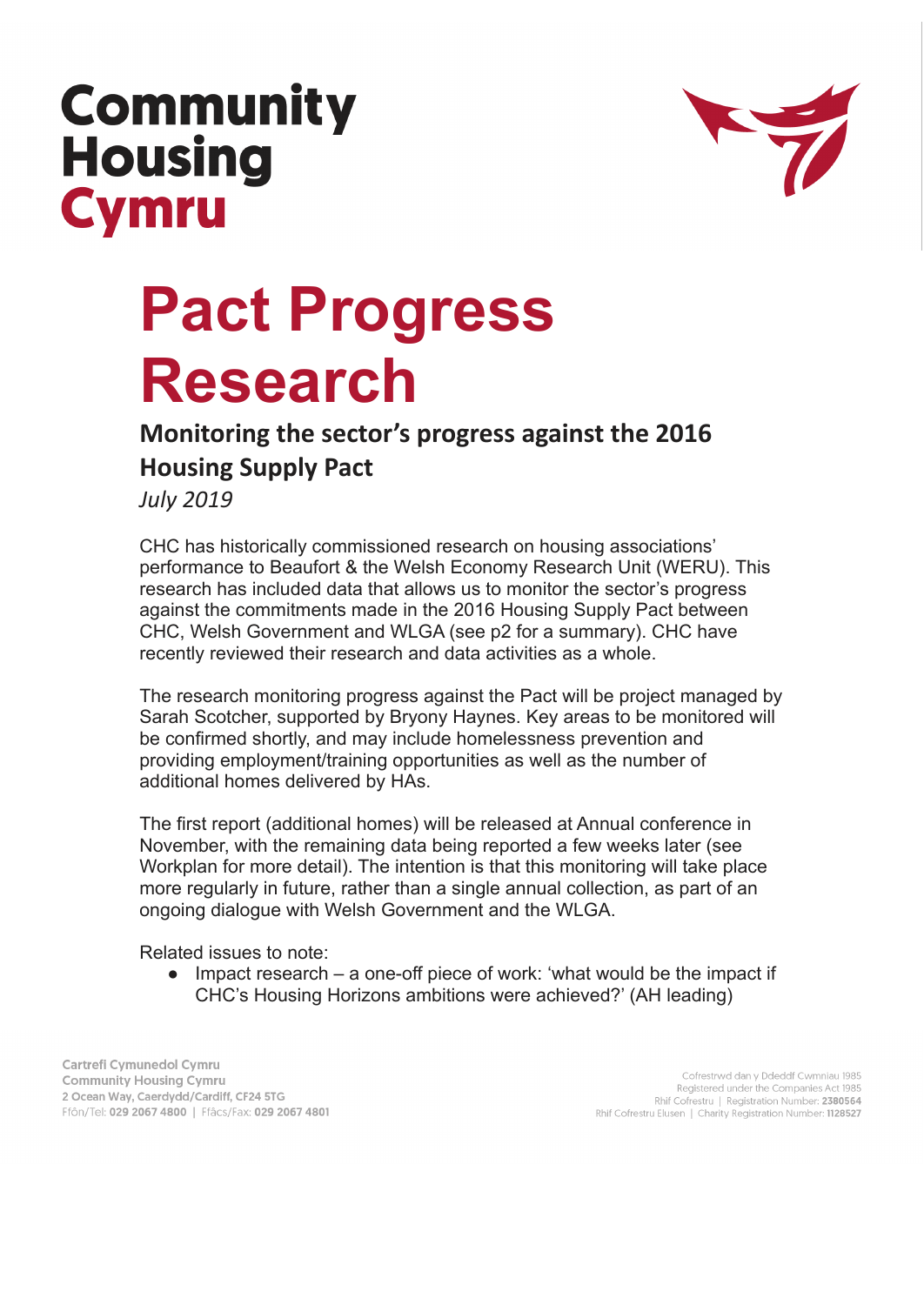

- Decarbonisation the roll-out of a retrofit programme to improve homes' energy efficiency. Data, monitoring and evaluation are key here
- $\bullet$  Fuel poverty a major driver of the above agenda
- IHP/OSM Welsh Government are developing an OSM Strategy, and many HAs have developed via IHP (includes monitoring & evaluation)
- Homelessness prevention recent increased focus on HAs' role in this
- **●** VfM/added value best use of public funds, rewarding 'good behaviour' with support & grant, delivering on Pact commitments

| 2016 Housing Supply Pact - CHC, Welsh Government & WLGA<br>5 year period (the 2016-21 Assembly term)                                                                        |                                                                                                                                                                                                                              |
|-----------------------------------------------------------------------------------------------------------------------------------------------------------------------------|------------------------------------------------------------------------------------------------------------------------------------------------------------------------------------------------------------------------------|
| <b>Key Outcomes</b>                                                                                                                                                         | <b>Key Enablers</b>                                                                                                                                                                                                          |
| Deliver 13.5k additional affordable<br>housing units, contributing to overall<br>20k target (HAs to provide 12.5k)                                                          | Ensure that the sustainable rent policy<br>is in place for the next 5 years to<br>remove the potential uncertainty about<br>developing new homes                                                                             |
| Work together to support the innovative<br>development and delivery of new<br>models of affordable housing that meet<br>current demands and also the needs of<br>the future | Continued commitment to investing in<br>affordable housing through sufficient<br>SHG capital funding, regeneration<br>grant and support for innovative<br>finance schemes such as HFG to<br>enable the target to be achieved |
| Create up to 12,500 training and<br>employment opportunities, including<br>jobs and apprenticeships and offer<br>skills development and support to<br>25,000 tenants        | Support housing development across<br>all markets and geographies, including<br>urban areas and through a continuation<br>of funding for Rural Housing Enablers<br>and support for Co-operative housing                      |
| To help tackle fuel poverty and reduce<br>carbon emissions in homes                                                                                                         | Act swiftly and decisively to ensure the<br>independence of the housing<br>association sector is maintained                                                                                                                  |
| Continue to mitigate the impact of<br>ongoing welfare reforms, and invest<br>further to prepare tenants for Universal<br>Credit                                             | Engage with UK government on<br>requesting the removal of the<br>borrowing cap for LAs                                                                                                                                       |
| Effective co-operation with key partners<br>to prevent homelessness, and reduced<br>use of B&B accommodation for 16 and<br>17 year olds and care-leavers                    | Maximise the HRA borrowing cap by<br>ensuring flexibility in redistribution and<br>lending arrangements between Local<br><b>Housing Authorities</b>                                                                          |
| Work together to create safe and<br>resilient communities and improve help<br>for victims of anti-social behaviour and<br>domestic abuse                                    | Prioritise creative use of land and seek<br>the release of land owned by the WG<br>and others for housing                                                                                                                    |
| Contributing to the preventative health<br>agenda through developing housing,<br>support and social care solutions.                                                         | Encourage swift development of sites<br>allocated in Development Plans to<br>prevent longer term land banking                                                                                                                |